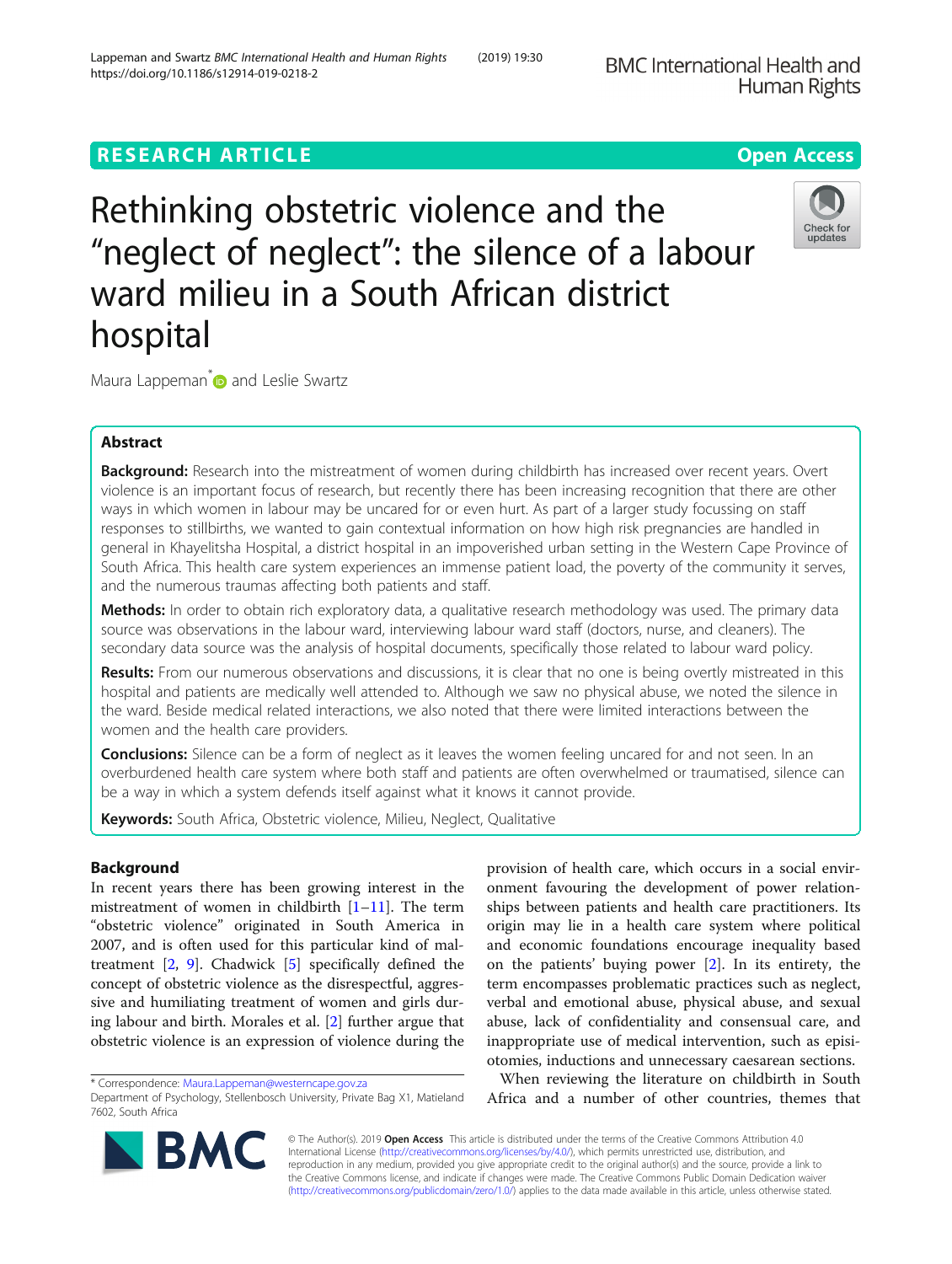emerge are overt aggression, lack of support, lack of privacy and gender inequality. Indeed, even in South Africa, a large divide exists between those able to access private healthcare and those forced by poverty to rely solely on the services offered by the government. Lambert et al. [[7](#page-9-0)], however, contextualised some of the challenges with simplistic approaches to childbirth by expressing that "an approach that ignores the relationships and culture central to care provision is fundamentally flawed" (p. 256). A growing body of current literature is highly critical of medicalised and overtly violent obstetric environments. When specifically researching obstetric violence in South Africa, Chadwick (p. 423) [\[5\]](#page-9-0) reported that:

"Violence in obstetric contexts in SA is multi-layered and complicated by the fact that it includes both individual acts of abuse and structural components such as degrading spatial configurations that lead to lack of privacy and impede the use of labour companions."

Within the boundaries of Chadwick's [\[5\]](#page-9-0) conclusion is the notion that abusive structural contexts may even include good medical care. The concept of obstetric violence is helpful and provocative, as it focusses attention on the nature of abuse of women during labour – a very important public health problem. But although overt violence is an important focus of research, recently there has been increasing recognition that there are other ways in which people may be uncared for, or even hurt. Nixon [[12\]](#page-9-0), for example, speaks of what he terms "slow violence", which he defines as "a violence that occurs gradually and out of sight; a delayed destruction often dispersed across time and space" (p. 2) [[12\]](#page-9-0). Chadwick [[4\]](#page-9-0) also wrote on a similar violence which she named "gentle violence" where women become submissive, compliant body subjects who willingly accept their role as patient. In the context of health care (including obstetric care), even where there is no overt violence or ill-will toward women giving birth, there are ways in which care practices, however well-meant, may not be best for these women and may even have deleterious consequences. This brings to light the idea that obstetric violence can be the result of structural design and well-intentioned care.

In this study we specifically look at a labour ward milieu in a government hospital in South Africa. This study was part of a larger study focussing on staff responses to stillbirths, and resulted from our need to gain contextual information on how high risk pregnancies are managed in general in the hospital.

#### Understanding institutional care

Isabel Menzies Lyth [[13](#page-9-0)] was instrumental in foundational theory on creating better hospital environments.

While not specifically focused on the labour ward, Lyth researched nursing services in a general hospital in Britain in the 1950s. Her research is considered a valuable tool for understanding the dynamics of relationships in hospitals. She noted that health care providers developed practical strategies for mediating their inherently stressful contact with patients [\[14](#page-9-0)]. Lyth addressed what today is termed "structural violence", which is the unseen expression of violence weaved into the fabric of society, perpetuating social inequalities [\[15](#page-10-0)–[18](#page-10-0)].

Milieu may form a component of structural violence in medical contexts, and has primarily been studied in the context of inpatient psychiatric holding environments [[19](#page-10-0)]. Milieu [[20](#page-10-0)] is defined as the physical or social setting in which something occurs or develops. Milieu also includes the feeling or mood associated with a particular place, person, or thing [[20\]](#page-10-0), and may affect clinical outcomes [[19](#page-10-0), [21\]](#page-10-0). In a hospital context, patientpractitioner interactions are crucial for creating the ward milieu. These hospital ward interactions act as a "social defence system (which) develops over time as the result of collusive interaction and agreement, often unconscious, between members of the organisation as to what form it will take" (p. 11) [[13\]](#page-9-0). Since obstetric violence is a manifestation of structural violence, the two phenomena share many of the same features. Chadwick [[5\]](#page-9-0) does not specifically look at milieu, but the results of Lyth's [[13\]](#page-9-0) research strongly suggest that the milieu of a labour ward may increase or decrease the potential for obstetric violence.

Informed by the work of Menzies Lyth, and as part of a larger study on obstetric care practices, we report here on a context in which it would be incorrect to speak about obstetric violence. However, we believe it is important to think about structural arrangements which are not optimal for women. We are interested in what occurs where no one is being mistreated and birthing mothers are medically well attended to. We show in this article how in a hospital in a stressed public health system, we found disengagement, alienation and depersonalisation of both the birthing mother and the health care practitioners. As we shall show in the results section, the trauma was found not in overt violence or acts of perpetration, but in the silence of a ward where no one was talking to anyone and all were left unseen. How do we understand this form of invalidation? In raising this question, not about abuse but about more subtle (and possibly more pervasive) forms of invalidation, we are reminded of the concept introduced by Music [[22\]](#page-10-0), in a very different context, of "neglecting neglect". Music [[22\]](#page-10-0) notes that in studies of childcare practices, though it is essential, for good reasons, to focus on abusive practices, what is often less considered is the ways in which neglectful practices (not always overtly ill intentioned)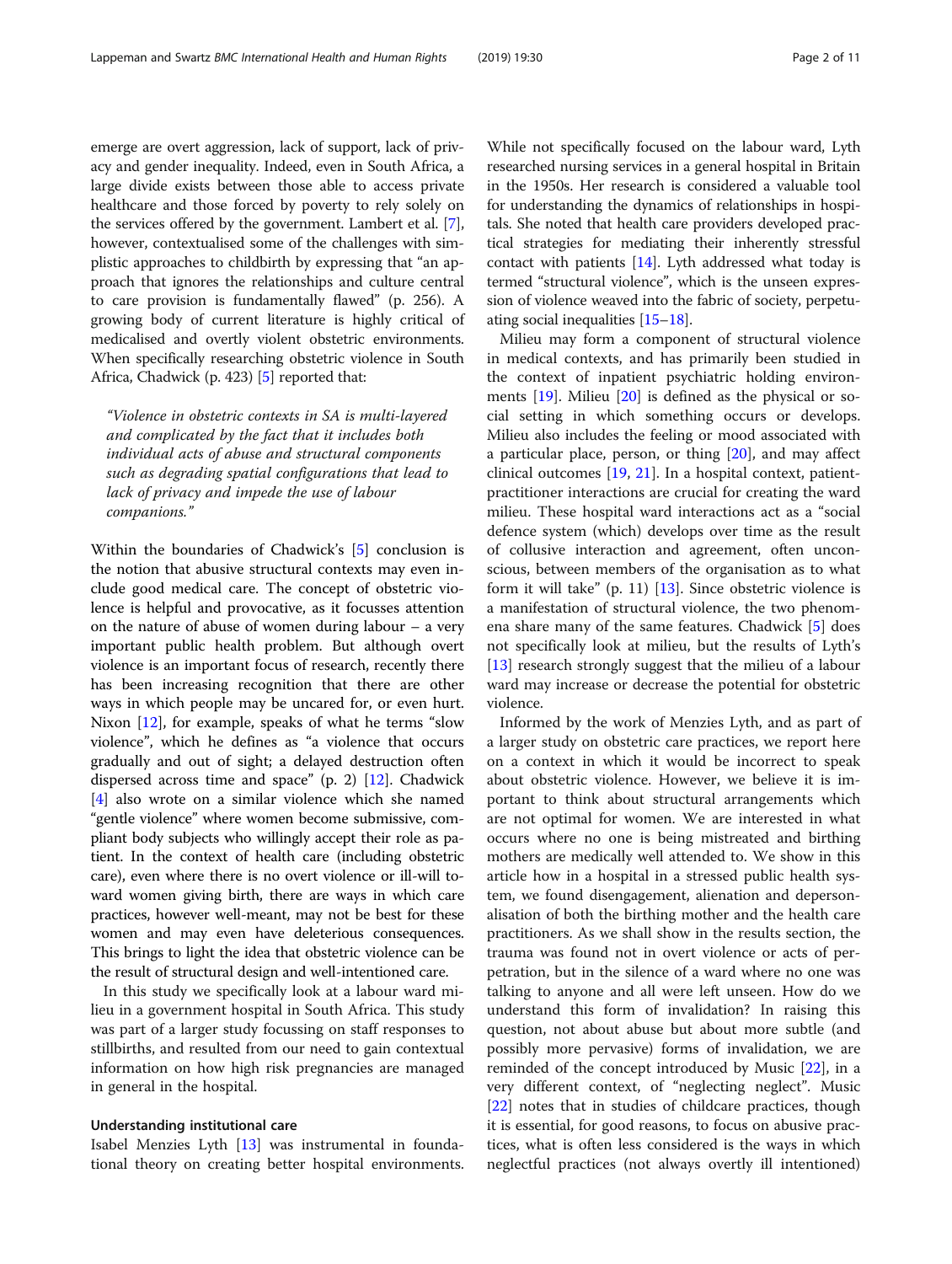may have deleterious effects. We shall show in this paper how good quality care from a technical point of view may be compromised by silence and invalidation – by what may be termed a form of defensive neglect.

# Location of the study: Khayelitsha hospital, Cape Town, South Africa

The research took place in Khayelitsha Hospital (KH). KH is a large district hospital with 340 beds situated in Khayelitsha, the second biggest Black township in South Africa after Soweto in Johannesburg [\[23\]](#page-10-0). South African townships developed as a result of the Apartheid regime's attempt to enforce the Group Areas Act of 1950. This act, which designated separate residential areas along racial lines, forcing people of colour to live in areas further away from the city centre, often in dire living standards [[24\]](#page-10-0). South Africa has a growing population. Midyear of 2018 the population of South Africa was 57, 73 million people [\[25](#page-10-0)]. The Recorded live births, 2017 report released by Statistics South Africa today shows that a total of 989,318 births were registered in South Africa in 2017. In the last 10 years the population of Khayelitsha has risen from 400,000 to 2.4 million, 50% of whom are under 19 years of age [\[26](#page-10-0)]. The area's unemployment rate is 73%, with 70% living in temporary structures called shacks [\[26\]](#page-10-0). Eighty-nine percent of homes are considered moderately to severely food insecure. The extreme poverty, and poor community infrastructure, has led to surging crime rates, gangs, violence, drugs, as well as other societal ills [\[27\]](#page-10-0). Khayelitsha is currently known as the murder capital of South Africa, with attempted murder increasing by close to 30% in 2012/13 [[26\]](#page-10-0).

KH opened in 2012 and is the only district hospital serving the Khayelitsha area. The hospital is well resourced with medical doctors and some of the latest medical treatment facilities in the Western Cape [\[28](#page-10-0)]. There is a 24-h theatre facility availability, and a CT scan and ultrasound department. There is also a women's health unit. In the obstetric team, there are two full time qualified obstetricians with many years of experience. There are also four obstetric registrars rotating through the hospital as the hospital is linked to a tertiary education centre. With regards to obstetrics, only women with high risk pregnancies are brought to the hospital to deliver, otherwise they would deliver at the community health clinic's maternity units. With this in mind, higher anxiety would be expected amongst the staff and patients than might be expected in a community clinic.

In an organisation like KH, the health care system experiences an immense patient load, the poverty of the community it serves, and the numerous traumas affecting both patients and staff. During staff interviews, the hospital healthcare workers from the Khayelitsha community expressed exposure to rape, neglect, financial struggles, domestic violence, murder of loved ones and their own obstetric trauma. These challenges are overlaid on an apartheid history, and on-going cultural and language differences between patients and staff, and within the staff group itself. Specifically, women in the Khayelitsha community are often devalued [\[29,](#page-10-0) [30\]](#page-10-0), and teenage and unwanted pregnancies are common, which lead to poor pre-natal care, often because of shame or lack of knowledge [\[31](#page-10-0)].

# **Methods**

In order to obtain rich exploratory data, a qualitative research methodology is regularly used. Ethnographic research is known to produce a trustworthy and descriptive qualitative accounts of complex phenomena [\[32](#page-10-0)]. In addition, using multiple sources of data helped us to triangulate the findings.

#### Ethnographic sampling and data collection

This study employed an ethnographic research model, which entails trying to understand practices in a particular setting [\[32](#page-10-0)–[34\]](#page-10-0). The data comprised three sources of primary data and one source of secondary data. The primary data source was observations in the labour ward, interviewing labour ward staff (doctors, nurse, and cleaners) and patients who used the ward. The secondary data source was the analysis of hospital documents, specifically those related to labour ward policy.

# Participant observation

Employed as a Clinical Psychologist at KH since 2014, the first author (we use the pronoun "I" for the first author as data collector throughout) was a participant observer, and this was the primary source of ethnographic data. I had the dual role of maintaining the stance of an observer while developing an understanding of how health care practitioners and patients experience the labour ward at KH. As suggested by Hollway et al. [\[35](#page-10-0)], I relied heavily on supervision in this complex task. Psychoanalytically informed research relies on our minds to aid reflection on the data. A research journal was used to record observations of the day-to-day practices in the labour and antenatal wards. This journal included descriptions of the difficulties – both practical and ethical – which I encountered during the process. It described my subjective and internal ruminations regarding the ward and individual participants – both patients and health care practitioners – as well as considerations of my own engagement with the data and procedures. The journal provided me with important supplementary data in terms of insights into my own processes which may have been lost without a written record. The journal informed and promoted the reflexivity which is acknowledged to be an important component of responsible qualitative research [\[35](#page-10-0), [36](#page-10-0)]. In the 6 week observation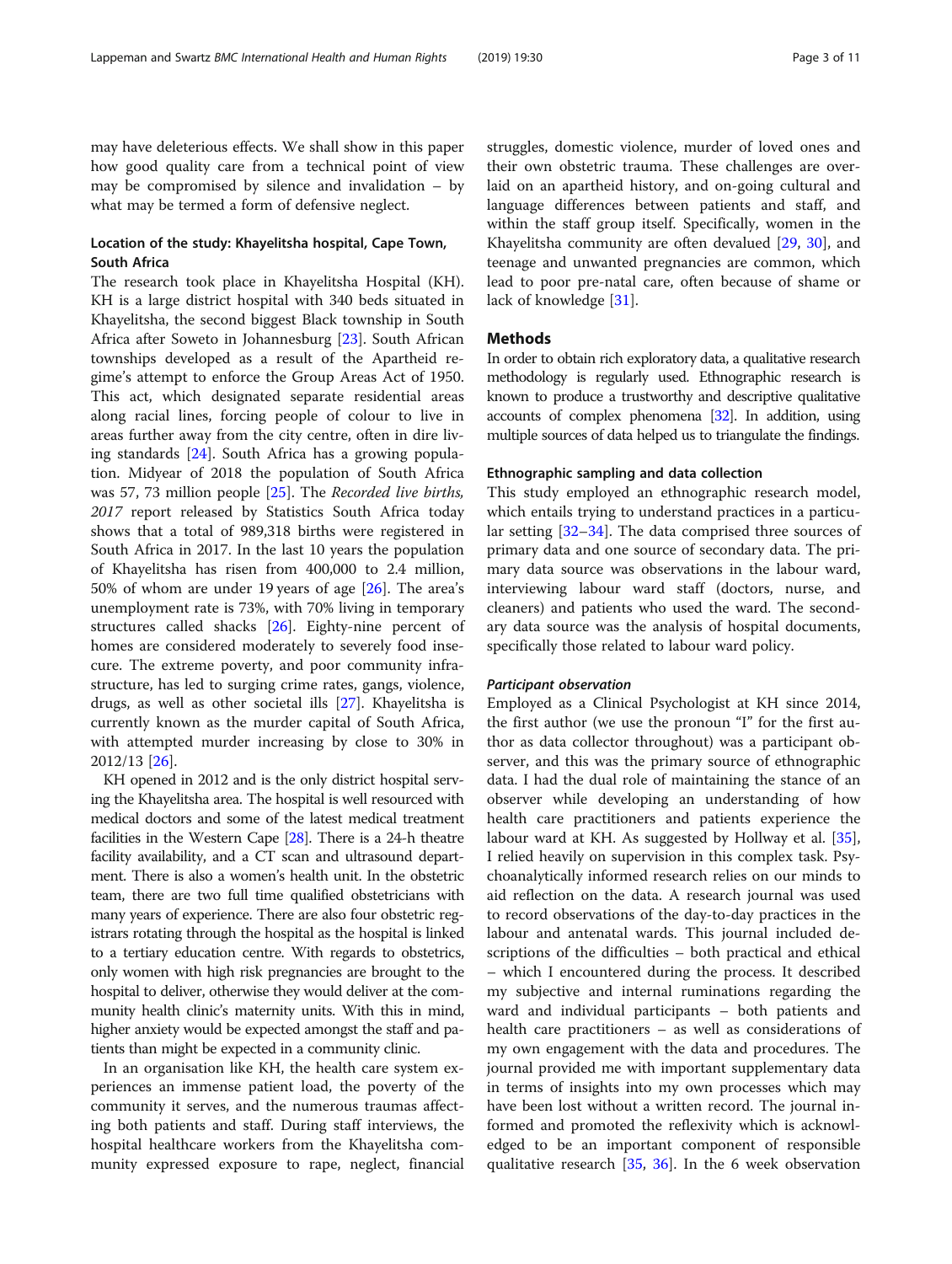period, I also reviewed my clinical notes on previous patients that I had consulted in the labour ward. Throughout the observation period, I reviewed my notes by identifying and developing themes.

Every day I would spend at least an hour just observing the daily rituals in the ward over a period of 6 weeks, although I am familiar with the ward, having been working at the hospital for 5 years. My presence was duly noted and at times caused anxiety. A cleaning staff member thought I was from Cutting Edge (an investigative television show exposing shameful practices), whereas others thought I was monitoring their behaviours to criticize them at their next performance review. In this study we have chosen a psychoanalytic paradigm which assumes that anxiety is inherent in the human condition.

Psychoanalysis, particularly the work of Melanie Klein, has contributed significantly to our understanding of the nature of anxiety and the primitive defences. These defences enable us as individuals to defend against the anxiety, which otherwise may overwhelm and destroy. If anxiety is the basis of the way in which the individual operates, then the protective defence of anxiety is essential for the stability of the individual and the individual's ability to engage in a threatening world.

## In-depth staff interviews

Sixteen labour ward staff interviews were conducted at KH, which included obstetric consultants, medical doctors, nurses and a clinical psychologist. Purposive sampling was used. Each interview was about an hour. Hollway and Jefferson [[37\]](#page-10-0) postulate that interviewees are psychically defended, which implies that everyone has an unconscious which contains motivations, instincts and impulses which are constrained by the social and political world in which they live. A defended subject may not tell a complete and transparent story, this being either a conscious or unconscious act. Some topics or memories are too difficult to talk about because they threaten to break down emotional defences. This may be seen to be true in KH where there is much trauma.

To ensure practicality, the interviewing process begins with a free association narrative interview technique

(FANI) in which the questioning style is kept as open as possible, letting the interviewee's ideas, views and story emerge as much as possible in their own words. This allows the interviewer to look critically at any inconsistencies and contradictions. The interviewing process is then followed by a detailed analysis of the experience as a whole, including the relationship between the interviewer and interviewee, the emotions involved, examining the words in the transcript, and a careful consideration of the narrative construction. We did also interview patients, but this article focusses on staff experiences and understandings, so these data will be reported elsewhere.

## Document and policy analysis

Hospital documents, official policies and any protocols relating to the labour ward and care of mothers were also collected for analysis. In particular, the monthly maternity report from January to May 2018 was analysed, as well as doctors' and nurses' clinical notes Table 1.

The data collection took a total of 21 weeks. The first 6 weeks were purely observational, and the interviews were conducted in the remaining weeks. Informal briefing sessions were conducted a week prior to the formal interviews so that interviewees could ask questions and decide whether or not to participate. As I work at the hospital full time, the medical doctors and nurses who participated in the study asked me about themes that were emerging from the data. They gave me feedback which helped in verifying the interpretations of themes as they emerged from the data, as well as the validity of subsequent results. The participants were able to add information to confirm aspects of data, or ask that inaccurate interpretations be removed. The audio recordings, transcripts and notes from the observations and interviews were kept in my office at work under password protection, and were only read by my academic supervisor and myself.

#### Ethical considerations

Ethical clearance was obtained from the Humanities Research Ethics Committee at Stellenbosch University (REC-2018-1844) and the Western Cape Department of

Table 1 Summary of the research methods used in this study

| Research Participation                                                                      | Research Method                          | Data Collection                                        | Data<br>Capturing                                | Data Management                                                               | Data Analysis                                                       |
|---------------------------------------------------------------------------------------------|------------------------------------------|--------------------------------------------------------|--------------------------------------------------|-------------------------------------------------------------------------------|---------------------------------------------------------------------|
| Labour ward<br>observation at KDH                                                           | Ethnography                              | Own process notes<br>Observation<br>Hospital documents | Field journal                                    | Interpretation of<br>field notes<br>Triangulate with data<br>from $B$ and $C$ | Observational data<br>examined and interpreted<br>for common themes |
| Staff in labour ward:<br>$\cdot$ Doctors<br>• Nurses<br>• Community service<br>Psychologist | Free Association<br>narrative Interviews | Free Association<br>narrative Interviews               | Digital voice<br>recorder<br>Research<br>Journal | Transcription<br>Triangulate with data<br>from A and C                        | Analysis of content further<br>using FANI methods.                  |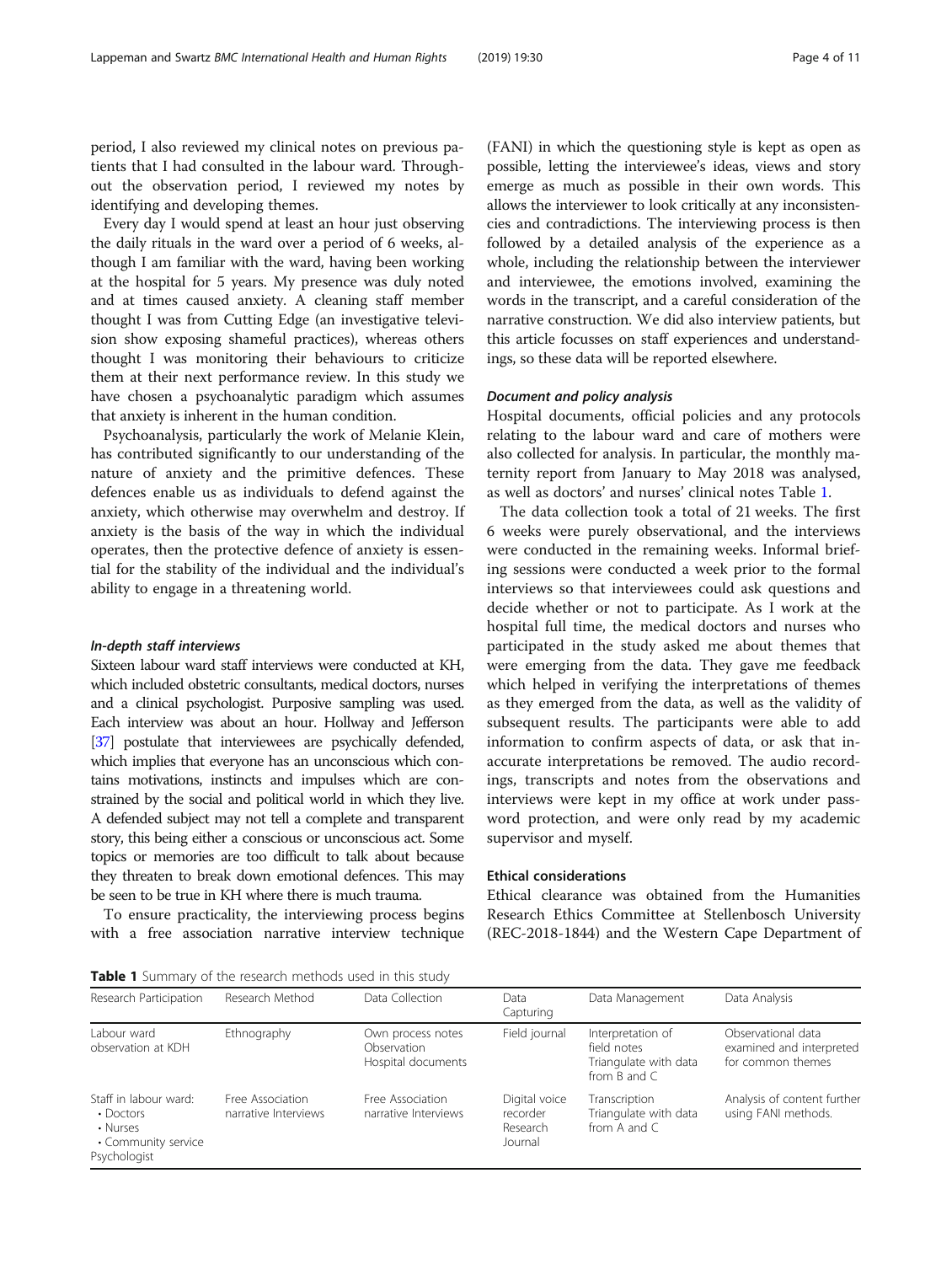Participation in the study was voluntary. An information leaflet was included in the informed consent form, and written consent was given by all participants. The information leaflet explained the purpose and objectives of the study, what participation entailed, the possibility of harm or risk, as well as the potential benefits of the study. The leaflet also outlined how confidentiality and anonymity would be maintained, and the participants' right to withdraw from the study. Contact information for all those involved in the study were also provided, including my supervisor and the details of the contact person at the Division for Research Development of Stellenbosch University, should they have any further questions. No payment was offered for participation. I did, however, provide refreshments at my own cost. Confidentiality was assured by the use of pseudonyms. I explained to each participant that they were able to leave the study at any point and their story would not be included in the research. No participant withdrew from the study.

An option of counselling was offered to the participants. None of the staff requested further counselling, however if they had, they would have been referred to ICAS which is a governmental health and wellness programme which offers employees counselling.

For ethnographic observation in the labour ward, an explanation sheet of the research was put up in the ward before I started with observations. I spoke regularly to the staff about my research at the ward round and gave a space for staff to ask any questions or make any objections. I attempted to remain unobtrusive and did not initiate direct interaction with ward staff or patients during data collection. I remained respectful of relationships between staff and patients, did not impinge on the ward environment, and tried not to cause any upset to any person during the observations.

# Data analysis

The analysis of the data utilised the guidelines provided by the principles of FANI by Wendy Hollway and Tony Jefferson [[32\]](#page-10-0). The FANI method pays close attention to the emotions, thoughts, and motivations of the interviewee, as well as taking into account unconscious dynamics and processes. The relationship between the interviewer and interviewee is seen as crucial as both come to the interview situation with their own anxieties, defences, political and social positioning and histories, which can affect the data that are created.

The combination of ethnographic data, the hospital documents and the interviews provided a deep, rich understanding of the emotional experiences of staff and patients in a highly stressed health care system. The analysis focussed on the most relevant emerging themes as well as on a deepening understanding of what was happening around me consciously and unconsciously, as far as possible. Scripts and the journal were read and reread and reflected upon.

# Findings

During the research, a set of themes emerged that directly contributed to the labour ward milieu. We discuss themes under two main headings: The world of the hospital and the world the mother brings. Contributions came from the hospital structure and polity itself as well as staff and patients. We discuss the details of these findings below and the significance of the findings are further discussed thereafter.

# The world of the hospital

Walking into the ward, the first encounter is with the security guard who asks any visitor what their purpose is and writes down the particulars of the person. Then one would walk down the passage, passing the doctors' office and the nurses' tea room. The doctors' office has computers, a coffee machine and fridge. It is often filled with various foods such as fruit and muffins. The nurses' tea room is equipped with a fridge, lockers and a large table where the nurses/cleaners can bring their own lunch. I thought about the separate tea rooms as indicative of a social environment favouring the development of power relationships between the medical doctors and nurses; and wondered how this plays out with the staff and the patients. Evidence for this reality came from one of the interview participants who stated,

"Because sometimes there might be a misunderstanding between the nurse and the doctor. Because sometimes you figure out there is a problem, but the problem now, you will tell the doctor, and then the doctor doesn't act the way that they're supposed to act. And you feel like if you were in that authority you are going to do something for this patient, but at the same time you are not the one who is doing the decision because at the end it's going to depend on the doctor for that decision. So when things go wrong you will blame yourself." (Professional Nurse & Midwife M, 35 years old)

"If the doctor is not doing anything, you cannot just decide to take the patient to theatre yourself. So that's another thing. Otherwise, with the other things, there are some doctors who will understand, especially the permanent ones, we understand each other. But the problem is the locum one, the ones who are working in some places, you are just a nurse and you cannot tell me what to do." (Professional Nurse & Midwife M, 35 years old)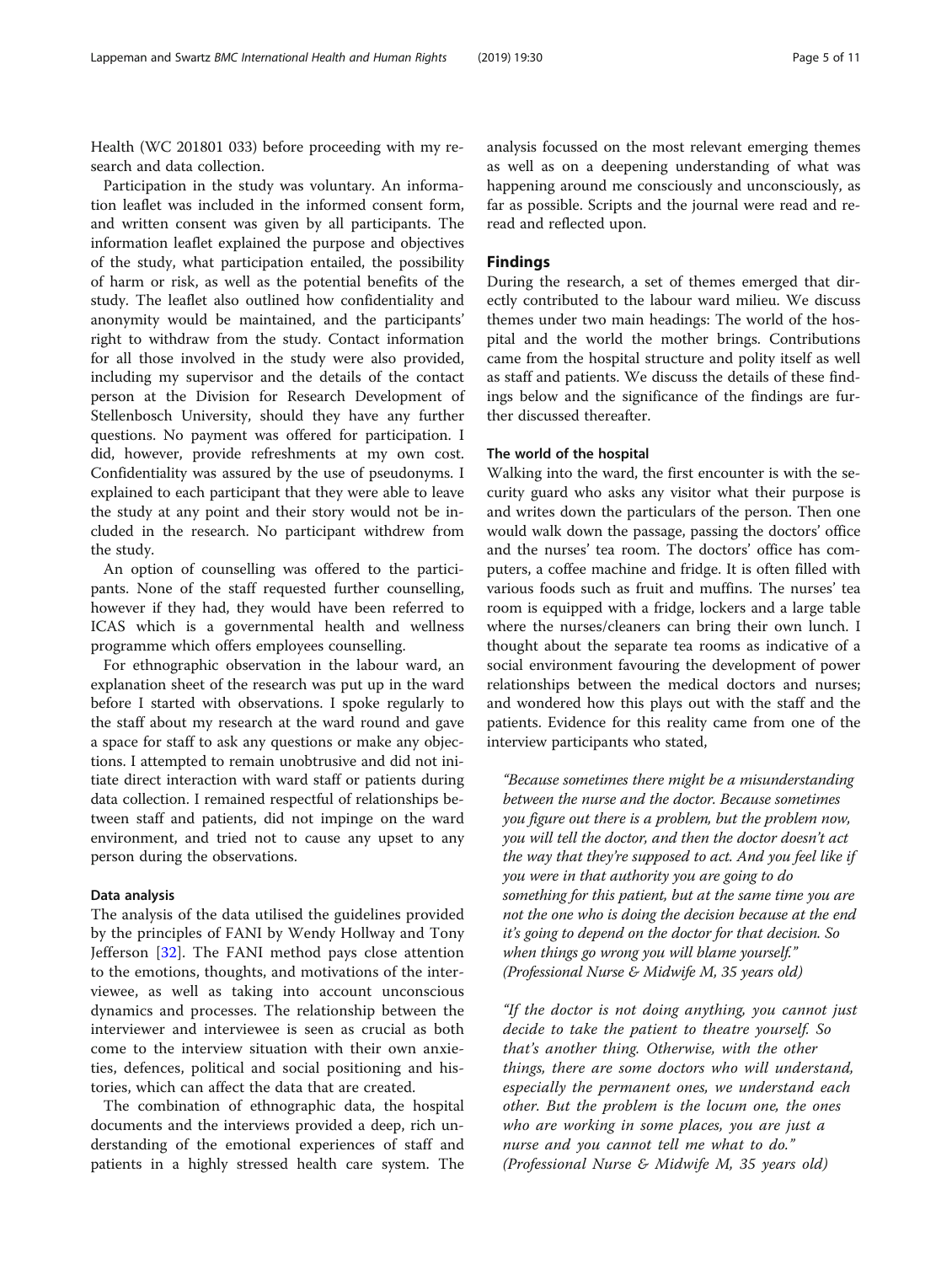There is a nursing station in the middle of the ward. It is mainly functional. No staff greets incoming patients or other staff. The staff will engage in conversation if individually addressed. No hostility is noted in their tone.

The ward has an admission room, an induction room, a postnatal room, five delivery rooms with sliding doors and a quiet room allocated for women who have had an IUD or miscarriage. The ward is well maintained and clean. The admission room, induction room and postnatal room are able to accommodate four women each. Curtains are closed around a mother when the staff is assessing or examining her. For this reason, women in these rooms are not allowed to have visitors because of the privacy of the other patients. During active labour, women are brought to the delivery room and the door is shut for privacy. The women generally deliver on the bed although there are large birthing balls. Since the women are alone in the delivery room, visitors are allowed, although few come, as discussed below. Occasionally there are brief grunts and muffled screams with the surges of labour pains, but then the ward returns to a silent milieu.

The consultant asked me to make special mention about the windows of the delivery rooms that look onto the gardens. Reportedly, workers in the gardens often look through the windows whilst a woman is in labour until they are shooed away by the doctors or the nurses. He laughed telling me, but again I thought about the physical design and why no one thought about putting in one way glass so the mothers can look outside but no one can look in.

# Long periods of silence

During my daily observations, I would sit quietly and wait. The ward was quiet around me (even the new-born babies barely cry). Only the occasional nurses speak to each other in Xhosa at the nursing station. A clinical psychologist noted,

"It's quiet. Because the noisier one is the postnatal. But I mean, even when you walk into the labour ward, it's warm, temperature-wise, it's very warm. I remember, last week it was cold in the passage, but as soon as I walked in there, nice and warm. But it's so quiet. Because now I'm thinking this quiet is almost like a … it's almost weird and cold." (Community Service Clinical Psychologist, 33 years old)

The contrast of a typical bustling labour ward stereotype and this reality was significant.

# Few sounds of staff–patient engagement

While silence was descriptive of this environment, there was some engagement. Occasionally, a nurse would go

to the mother to ask a question or fill in a note in the folder, but otherwise very little human contact was displayed between people.

"I haven't spent much time with the patients to really find out honestly how they are doing, how they have coped." (Obstetric Registrar, Dr J, 29 years old)

"I think that from a psychosocial point of view we are failing our patients because we come and write their needs, are you okay mummy? Do you need to speak to anyone? Okay, bye. And that's about the extent of our interaction with the mums. If they are very distressed and the nurses are like, oh, doctor, the patient is very upset, then we'll sit with them a little bit longer. But it's like minutes, maybe five or ten minutes." (Medical doctor, Dr M, 28 years old)

Only one doctor monitored the ward per day and was called when needed. The doctor was alone as she walked from room to room and asked the occasional question – only medically related questions. My observation led me to feel pervasively lonely and I imagined that this is what the mothers and the staff were feeling. No life. No vibrancy for a ward that is synonymous with life and new beginnings. Another medical doctor commented,

"So usually it is quite stressful because 99 percent of the time we're the only doctor, say, in the ward at the time. So it does take quite a bit of concentration and effort because you need to focus and kind of know which patients require reviews; how often they need to be reviewed if there are certain things you're more worried about. So there's a lot of multi-tasking, if I can say it like that." (Obstetric Registrar, Dr J, 29 years old)

"I'm not a huge fan of talking about personal things, so I tend to not check in with the patients on an emotional level. I'm kind of like, I have questions that I want to ask, answer them, and then I'm walking away kind of thing." (Intern Medical doctor, Dr G, 27 years old)

When there is talk, it is often impersonal and lacking in empathy.

I attended ward rounds with the doctors on occasion. The rounds were conducted in English with a predominantly White staff. I noted it was "typical doctor interaction" where there was some engagement with the patient but the doctors often used medical terms that even I, as an English speaker, had to ask for clarification on. Patients were not addressed by their names but were often spoken about using their diagnosis.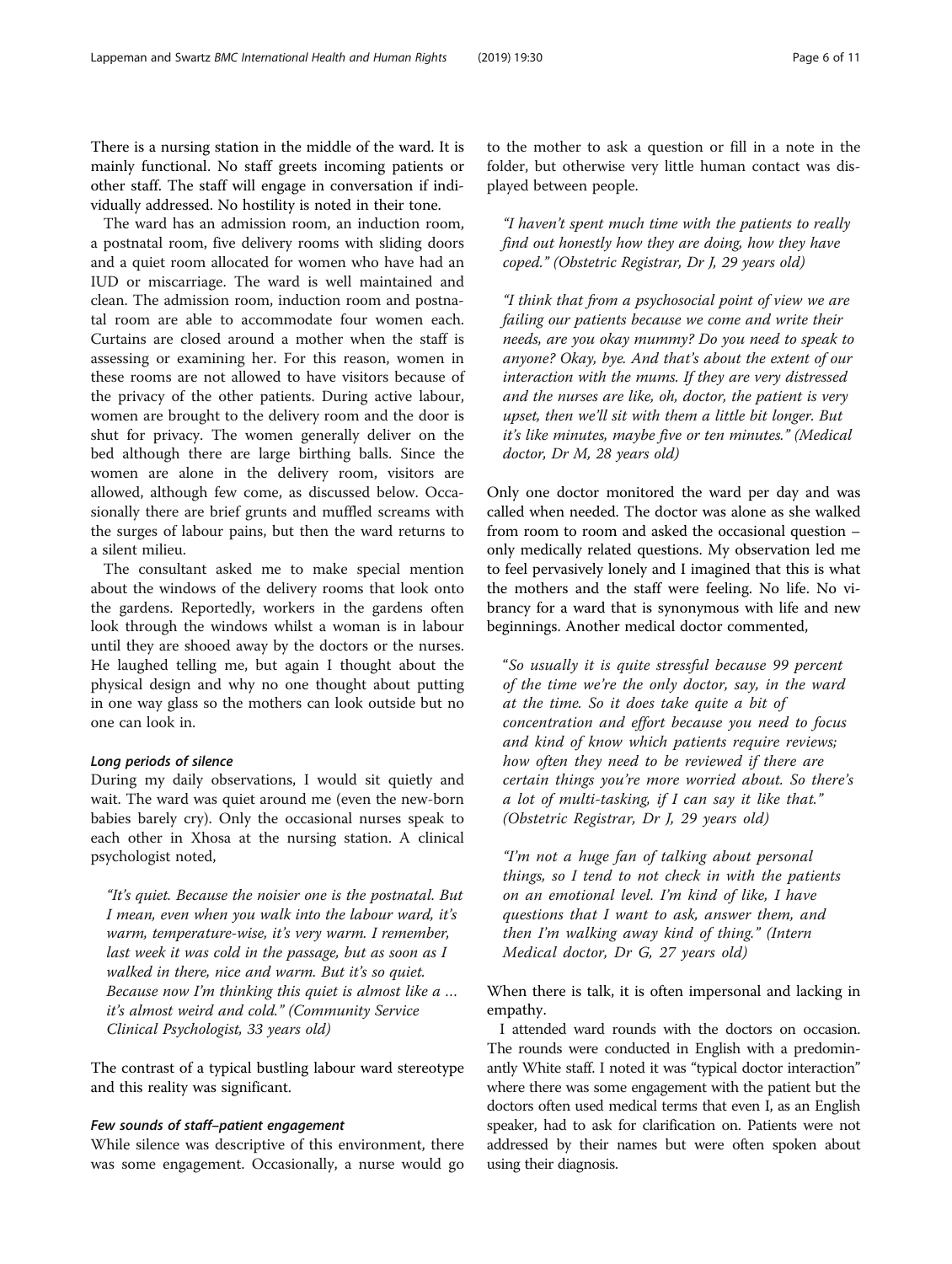"I think I do do that, I do see them as a diagnosis. I mean, you've joined our ward rounds and we would be like, oh, this is a 35, para 3, and I'm like, no, it's a person. With adults I find it easier to kind of create that barrier. But ja, I do tend to see patients as a diagnosis. I'm not good with names so I tend to not make the effort." (Intern Medical doctor, Dr G, 27 years old)

Some unintentional micro-aggressions were noted, such as when a young White intern doctor called an older mother "sweetheart" and then used a condescending tone to explain why she was still in the ward. The demographics of almost all the mothers are Xhosa speaking Black females. I noticed there was an awkwardness between the non-Xhosa staff and the patients.

"I must be honest, here I'm more careful about what I say. Not that I have said anything there, but I'm more careful with regard to offending someone because I'm hyper-aware of the fact that I'm not from their community. So you tippy-toe around the fact that you are not from their community and you don't want to say something that's going to perhaps make it worse where they see you as this outsider." (Community Service Medical doctor, Dr T, 26 years old)

I wondered how the mothers felt being in their own community but not able to speak their home language to the doctors. Is the language further isolating, as when language is spoken to the mothers it is very medicalised and not in Xhosa? One morning, I entered the labour ward and the doctors were listening to a case presentation in very medicalised language that I could not understand. I felt very awkward. Many thoughts of "I don't belong here", "I don't want to be here", "I am not sure where to sit" lead me to think about these mothers entering this well designed and well-resourced hospital but feeling they had entered a foreign land and feeling alienated. The experience of one English speaking medical doctor articulated relief at not being able to engage more with patients,

"I think the language barrier does actually benefit me in that sense, whereas I think my colleagues who can speak Xhosa and Zulu probably get a lot more of the emotional side of things because they can communicate better with the patients." (Intern Medical doctor, Dr G, 27 years old)

Policy and practice inclined away from positive milieu.

The hospital's labour ward policy also had an impact on the ward milieu. For example, I attended a Morbidity and Mortality meeting regarding the labour ward. This was a dedicated hour to discuss with the obstetric team, and anyone else who is interested, what went wrong in the ward and how the staff could learn from the experience. The discussion was medical (almost like discussing a mathematical equation). Emotion or feelings were not discussed. I wonder if there is space to discuss emotions in a meeting like this. The staff were not engaged, as noted by how many played on their phones, and a doctor even fell asleep. It felt like women are not seen as more than their medical condition. They are not acknowledged as more than their symptoms. The women did not appear to be seen as mothers, aunts, friends, lovers, daughters. Is this a departmental defence to keep the staff removed from the pain of engagement? Some of the staff, however, seemed aware of the apparent issue,

"People forget that its people and they become wrapped up in treating the disease and they are not treating the person." (Obstetrician E, 36 years old)

Both doctors and nurses also spoke to apparent gaps in training, specifically crossing cultural divides. While there was no actual mention of divides, the use of phrases like 'those patients' and 'these patients' in the quotes below speak to an us-and-them perspective,

"But when we started nursing, no, there's no training. It's only about the policies that tell you which documents to complete. It's not specifically related to the personal stuff and how to care for those patients or counselling." (Professional Nurse & Midwife M, 35 years old)

"My feeling is that all staff should be trained on how to manage these patients emotionally and not just medically." (Obstetrician P, 38 years old)

"When you study to become a doctor you get taught how to be a doctor, but unfortunately you don't get taught how to be a human being." (Obstetrician P, 38 years old)

"But when we started nursing, no, there's no training. It's only about the policies that tell you which documents to complete. It's not specifically related to the personal stuff and how to care for those patients or counselling." (Professional Nurse & Midwife M, 35 years old)

When asking the staff about debriefing, all the staff said none was offered and that they often leave work with unprocessed feelings.

"Maybe they don't think it's necessary. I guess maybe if I felt like I needed to speak to them (referring to the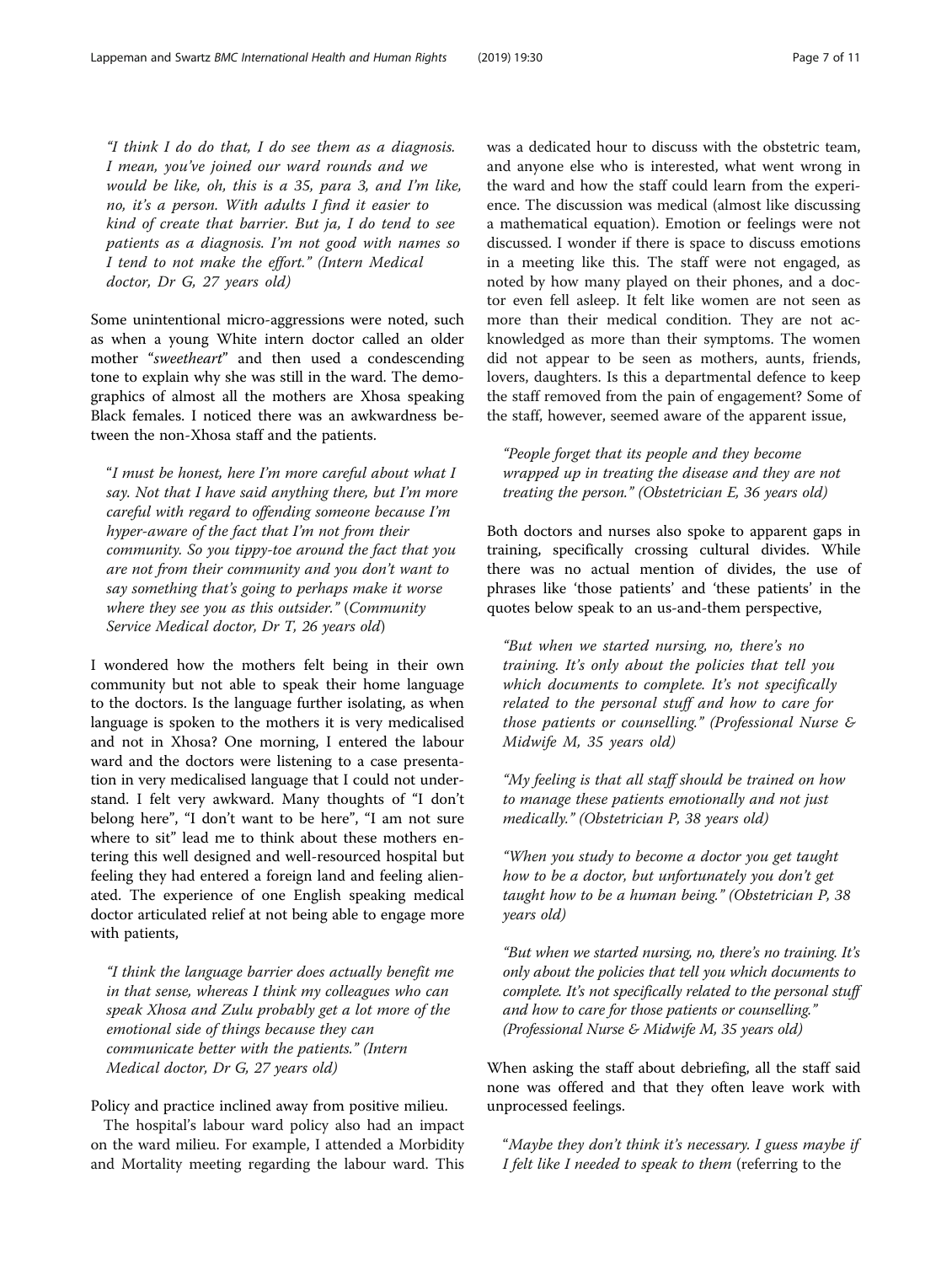consultants), I could, I just never thought about it." (Intern Medical doctor, Dr B, 25 years old)

"And after that I felt actually traumatised and I sort of avoided going to the labour ward for a while. But you have to get back into it because there's no other option." (Medical doctor, Dr M, 28 years old)

"They don't care much about the counselling of the staff." (Professional Nurse & Midwife, Q, 35 years old)

"So generally if you were to bring that up in the meeting in the mornings, but there's no specific debriefing session." (Community Service Medical doctor, Dr T, 26 years old)

"When you are here, you are too busy. So we don't have time for those counsellings. I think it's a lack of time. I think so." (Professional Nurse G, 29 years old).

In a stressed environment where emotions are not allowed to be spoken about, sometimes the emotions are acted out. This is what I thought about when one of the professional nurses said to me:

"Sometimes the doctors are hard with us. But not all the doctors, just some of the doctors. And also some of my colleagues, those who are experienced in labour ward. Like I'm not that experienced in labour ward. I never worked in labour ward before I came here to this labour ward." (Professional Nurse & Midwife F, 47 years old)

#### High turnover of staff and patients

KH is a district training hospital which means that there are numerous interns and community service health practitioners rotating through the hospital. Every quarter the hospital receives an influx of new faces. Many health practitioners have expressed that the hospital is but a stepping stone to further specialising or gaining more experience before moving to a private facility. This results in people leaving and posts not being filled for many months. Locum staff are heavily depended upon.

"The doctors … it's also sometimes a challenge because there are new doctors maybe every second or third month, so there is that change. When we get used to these doctors, then we need to teach the other doctors who are new from the school to fit them in." (Professional Nurse & Midwife B, 37 years old) "Working in Khayelitsha, it's beautiful, but there are a lot of challenges and workload than in other areas that I was exposed to. The first challenge that we have here, it's short staffed." (Professional Nurse & Midwife A, 32 years old)

The labour ward has not only a high turnover of staff but also a high patient load.

"Working in the labour ward is nice, but it is also challenging with the shortage of staff and being busy with … like Khayelitsha has a lot of patients and this hospital sometimes is not enough to cater for everyone. So that's the challenge we have. Because sometimes we'll be full and the patients … there won't be beds … so we have to struggle and we have to keep some of the patients in chairs. That's another challenge that we're experiencing. And when you ask the patient to sit in the chair, it's not nice, and they don't take it very nice. And sometimes now you feel guilty because they just gave birth and they have to sit on a chair, which is not nice if you take it to yourself." (Professional Nurse & Midwife, Q, 35 years old)

## The world the mother brings with her

The impoverished setting of KH, and the predominantly Xhosa patient profile brings with it a stark contrast to labour wards in more privileged settings. No visitors sat with the expectant mothers as they waited for the new life. This added further silence to the deathly quiet ward. Was this not supposed to be a life changing, wonderful experience for these expectant mothers, but instead they lay quietly in their beds alone. Phones seemed to be the only other connection to the outside world for the mothers which they were told to put on silent.

When I interviewed a senior professional nurse about the visitors, she told me:

"Visiting times are 3pm to 4pm after the woman has delivered but no visitors before unless the woman is in active labour (4cms or more dilated), then we call someone in her family. The women usually do not want someone to come because they do not want people looking down there (she motioned towards her vagina). We love someone supporting them." (Professional Nurse G, 29 years old)

Birthing companions were rarely seen despite the literature claiming that a birthing companion reduces the need for medical interventions, including medicated births, and improves both maternal and neonatal outcomes [[38\]](#page-10-0).

"You know, some of them, culturally, we as Black people, it's few of them that would want someone to be with them when they are in labour. And even when they go to the clinics they are being told that when you are in labour someone can come, and they can sign that companion form. There's a form that most of the clinics give them. They can come, they know that, but we as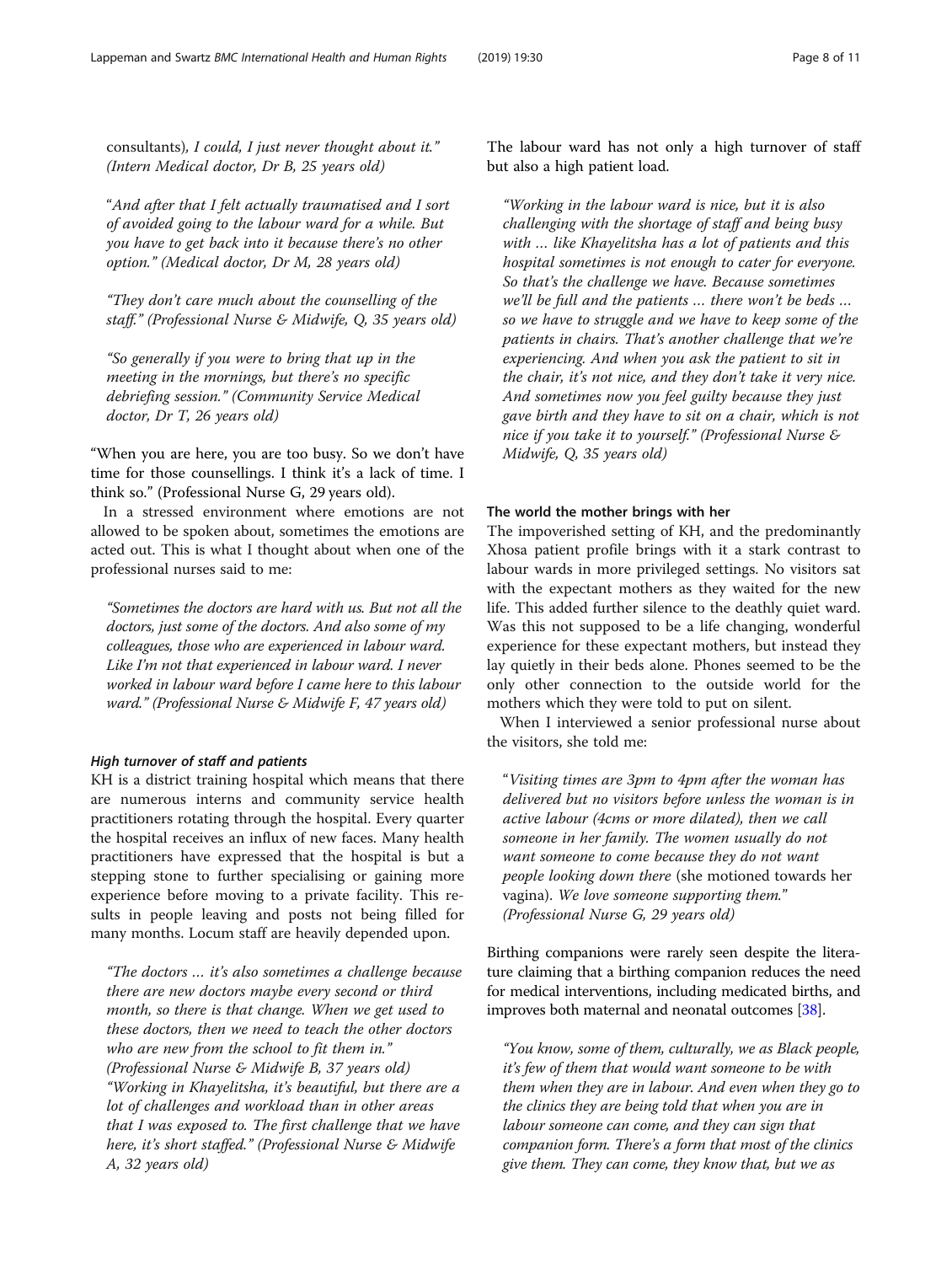Black people, like the boyfriends, they don't want to see someone who is giving birth. Because even when they come to drop the stuff for them, if you ask them, boetie, can you stay? They say, no, no, no, I don't want to be in, I don't want to. So sometimes some of them chase their partners away and they'll say, oh, go, you are the one who is giving me pain, I don't want to see you." (Professional Nurse & Midwife M, 35 years old)

While no single cause would explain the silent milieu in the ward, the combination of these themes compounded into a significant distortion of an ideal labour ward as discussed below.

## **Discussion**

A silent milieu characterises the KH labour ward. In contrast to the wards 'new life' symbolic nature, this silence was unsettling as a participant observer. From our numerous observations and discussions with staff and patients, it is clear that no one is being overtly mistreated and all are medically well attended to. Could we categorise this silence as obstetric or gentle violence according to Chadwick's  $[4, 5]$  $[4, 5]$  $[4, 5]$  $[4, 5]$  $[4, 5]$  definitions? While the definition of gentle violence is fairly new and inclusive [[4\]](#page-9-0), we believe that a silent labour ward milieu as experienced in KH should be included in the definition for a number of reasons.

First, the hospital itself has some systemic orientations that lead to silence. Meetings are strictly medical and the patients' feelings are not factored into overall patient care. The result of this is a systemic neglect of emotional pain and a minimisation of visits and discussion with patients. The multiple patients in the labour ward also mean that visitors are not allowed into the space for privacy related reasons. The lack of visitors adds to the silence. General visiting hours (15 h00-16 h00) are also narrow and inconvenient for anyone who works a full day.

Second, the hospital staff structure and the staff themselves contribute to the silent milieu. Understaffing means that the staff on duty have little time to stop and connect with patients. They move quickly between beds just checking on them medically before moving on. Lack of training amplifies this as the doctors feel helpless to cross the cultural and socio-economic divide. While acknowledging these problems, there seems little incentive to actually change as most medical doctors are on short rotations and will move on from the labour ward within weeks. Silence can, therefore, be seen as a defence as the less you talk to someone, the less you build a relationship and you are thus able to depersonalise the individual. Menzies Lyth  $[13]$  $[13]$  addressed how staff defended against anxiety with the employment of defences such as splitting. She stated that splitting is employed as a defence by breaking up the work in a way that limits contact with patients. The same applies to referring to patients as diagnoses. Their personhood is stripped away. No debriefing for the staff again reinforces the denial of feelings and inevitably trains the health care providers not to become involved in patients' emotional affairs. The staff's feeling too are not acknowledge and they are left unseen and silenced.

Finally, the patients themselves passively contribute to the silence in a number of ways. The patients bring with them a world very unfamiliar to many of the staff as most speak Xhosa as a first language. Some of the mainly English and Afrikaans speaking doctors admitted that this language barrier was a relief as they did not know how to engage emotionally. T Although we saw no physical abuse, silence (actual and symbolic) in such a place may be interpreted as evidence of neglect, aloneness and a submissive compliance from patients. Silence can be a form of neglect as it leaves the women not cared for and not seen. Chadwick [[4\]](#page-9-0) specifically addresses this form of gentle violence where women accept that they are patients and comply with what they think is expected of them. Only women who have had a complication in a previous pregnancy or in this pregnancy are brought to the hospital to deliver, otherwise they deliver in the community health clinic. Are these mothers more susceptible to defensive neglect because they fear the pending outcome of the delivery which could result in trauma to themselves or the new life inside of them? Maybe it is easier to be alone and quietly deal with the prognosis like one in a medical ward trying to deal with a physical ailment that takes time, medication and rest. Maybe the women and the staff do not feel that this time is a rejoicing time as the outcome is uncertain.

Does the fact that they are in a hospital lead to furthering the silence – as a sign of powerlessness – as they have accepted their role as a patient? The women are made to enter a hospital setting, get into a hospital gown and get into a bed and assume the sick role which is normalised and accepted. With the sick role assumed, the health care practitioners do become the experts, resulting in the women feeling inferior. The medical language is communicated in a language that is not the mothers' mother tongue, further establishing unequal power dynamics. This is congruent with Morales et al.'s [[2\]](#page-9-0) findings that obstetric violence occurs in a social environment favouring the development of power relationships between patients and health care practitioners. Morales et al. [\[2](#page-9-0)] stated that violence can be expressed through equitable access to health care and that in a poorer community they must invariably accept what they are given.

# Conclusion

We agree with Morales et al. [[2](#page-9-0)] who stated, "*neither* medicine nor health care staff are violent by nature" (p.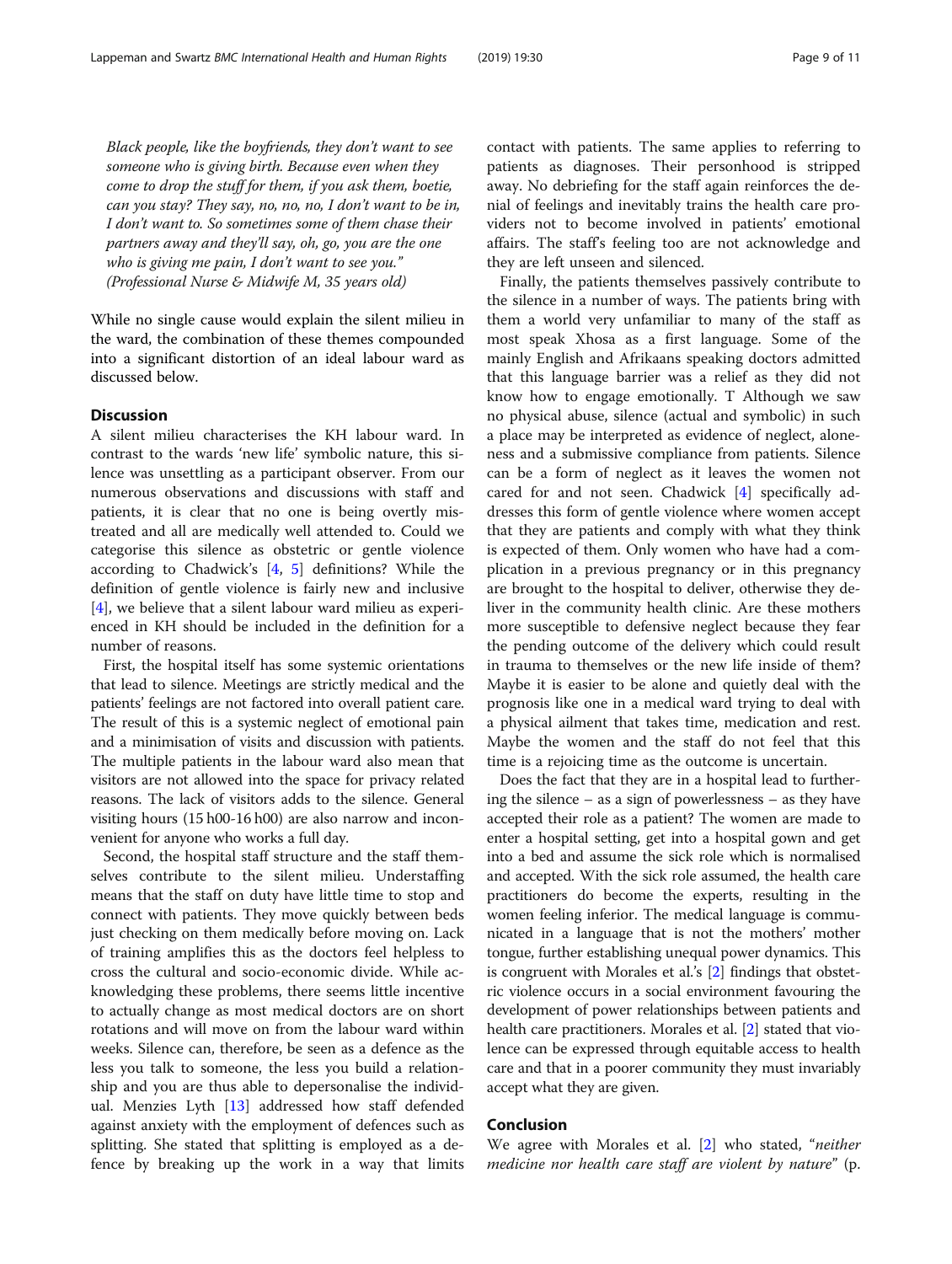<span id="page-9-0"></span>7). Most enter the health world wanting to help. In Khayelitsha we saw this to be true. Staff provide excellent medical care and will engage when they need to. Patients' basic needs such us food, blankets and pillows are attended to. The staff will answer all questions in a nonhostile manner and even assist the patients to the bathrooms or help with making phone calls to family members. However, in a stressed environment where most of the birthing mothers are traumatised, both staff and birthing women appear to keep quiet to defend against the anxiety that is aroused in them. The women willingly submit themselves to the supposed experts and the supposed experts quietly perform their tasks. Silence is protective for both the staff and the mothers. No one gets emotionally involved and therefore no one hurts. There are no clear perpetrators as the organisational system is built on a community that is powerless and lacks agency. Both staff and patients are victims and both collude with the defensive neglect of silence.

We do think staff need to be held accountable for their actions, as addressed by Chadwick [5], but we think they need to be supported as much as their patients need to be. In order to create a favourable milieu in the ward, all parties need to be thought about and held in mind.

Silence is always difficult to interpret because it is silence. Through this paper we have suggested various interpretations of why there is silence. One of the doctors said the following:

"I think the nurses and the doctors here are really doing the best that they can. I think our patients are getting excellent care from a medical point of view. But our population needs so much attention, and they don't need attention from the doctor on call for one day. This population needs attention." (Medical doctor, Dr M, 28 years old)

In this the participant describes not a lack of care, but an appreciation of the extent of the need and the deprivation of this community. Silence can therefore been seen as possibly an act of gentle violence, but we see it more as a way a system defends against what it knows it cannot provide.

#### Abbreviations

FANI: Free Association Narrative Interview; KH: Khayelitsha Hospital

#### Acknowledgements

Not applicable.

#### Authors' contributions

ML is the primary researcher responsible for literature review, data collection, data analysis and writing of the first draft of manuscript. LS is responsible for academic supervision and substantial help with positioning the paper. LS contributed substantially to conceptualizing the paper, to its final writing up, and to the design of the study. Both authors accept responsibility for the

article in its current (final) form. Both authors read and approved the final manuscript.

#### Funding

None required.

#### Availability of data and materials

Not applicable.

#### Ethics approval and consent to participate

Ethical clearance was obtained from the Humanities Research Ethics Committee at Stellenbosch University (REC-2018-1844) and the Western Cape Department of Health (WC 201801 033).

#### Consent for publication

Not applicable.

#### Competing interests

The authors declare that they have no competing interests.

#### Received: 27 November 2018 Accepted: 20 October 2019 Published online: 30 October 2019

#### References

- 1. Bradley S, McCourt C, Rayment J, Parmar D. Disrespectful intrapartum care during facility-based delivery in sub-Saharan Africa: a qualitative systematic review and thematic synthesis of women's perceptions and experiences. Soc Sci Med 2016;169:157–170. [https://doi.org/10.1016/j.socscimed.2016.09.](https://doi.org/10.1016/j.socscimed.2016.09.039) [039.](https://doi.org/10.1016/j.socscimed.2016.09.039) Accessed 17 Nov 2018.
- 2. Morales BX, Chaves LVE, Delgado CEY. Neither medicine nor health care staff members are violent by nature: obstetric violence from an interactionist perspective. Qual Health Res 2018;28(8):1308–1319. [https://doi.](https://doi.org/10.1177/1049732318763351) [org/10.1177/1049732318763351.](https://doi.org/10.1177/1049732318763351) Accessed 17 Nov 2018.
- 3. Chadwick R. Raising concerns: quality of care in maternal health services in South Africa. Afr J Midwifery Womens Health. 2014;8(4):177–81.
- 4. Chadwick R. Bodies that birth. In: Vitalizing birth politics. New York: Routledge; 2018.
- 5. Chadwick RJ. Obstetric violence in South Africa. S Afr Med J. 2016;106(5): 423–4. <https://doi.org/10.7196/SAMJ.2016.v106i5.10708>.
- 6. Chattopadhyay S, Mishra A, Jacob S. 'Safe', yet violent? Women's experiences with obstetric violence during hospital births in rural Northeast India. Cult Health Sex. 2017;20(7):1–15. [https://doi.org/10.1080/13691058.](https://doi.org/10.1080/13691058.2017.1384572) [2017.1384572](https://doi.org/10.1080/13691058.2017.1384572).
- 7. Lambert J, Etsane E, Bergh AM, Pattinson R, van den Broek N. 'I thought they were going to handle me like a queen but they didn't': a qualitative study exploring the quality of care provided to women at the time of birth. Midwifery. 2018;62:256–63 [https://doi.org/10.1016/j.midw.2018.04.007.](https://doi.org/10.1016/j.midw.2018.04.007)
- 8. Sadler M, Santos MJ, Ruiz-Berdún D, Rojas GL, Skoko E, Gillen P, et al. Moving beyond disrespect and abuse: addressing the structural dimensions of obstetric violence. Reprod Health Matters. 2016;24(47):47–55. [https://doi.](https://doi.org/10.1016/j.rhm.2016.04.002) [org/10.1016/j.rhm.2016.04.002.](https://doi.org/10.1016/j.rhm.2016.04.002)
- 9. Williams CR, Jerez C, Klein K, Correa M, Belizán JM, Cormick G. Obstetric violence: a Latin American legal response to mistreatment during childbirth. BJOG. 2018;125(10):1208–11. <https://doi.org/10.1111/1471-0528.15270>.
- 10. Bohren MA, Titiloye MA, Kyaddondo D, Hunter EC, Oladapo OT, Tunçalp Ö, et al. Defining quality of care during childbirth from the perspectives of Nigerian and Ugandan women: a qualitative study. Int J Gynecol Obstet. 2017;139:4–16. <https://doi.org/10.1002/ijgo.12378>.
- 11. Sen G, Reddy B, Iyer A. Beyond measurement: the drivers of disrespect and abuse in obstetric care. Reprod Health Matters. 2018;26(53):6–18. [https://doi.](https://doi.org/10.1080/09688080.2018.1508173) [org/10.1080/09688080.2018.1508173](https://doi.org/10.1080/09688080.2018.1508173).
- 12. Nixon R. Slow violence and the environmentalism of the poor. Cambridge: Harvard University Press; 2011.
- 13. Menzies IEP. A case-study in the functioning of social systems as a defence against anxiety: a report on a study of the nursing service of a general hospital. Hum Relat. 1960;13(2):95–121. [https://journals.sagepub.com/doi/](https://journals.sagepub.com/doi/pdf/10.1177/001872676001300201) [pdf/10.1177/001872676001300201](https://journals.sagepub.com/doi/pdf/10.1177/001872676001300201).
- 14. Van Der Walt H, Swartz L. Isabel menzies lyth revisited institutional defences in public health nursing in South Africa during the 1990s. Psychodyn Couns. 1999;5(4):483–95. <https://doi.org/10.1080/13533339908404985>.